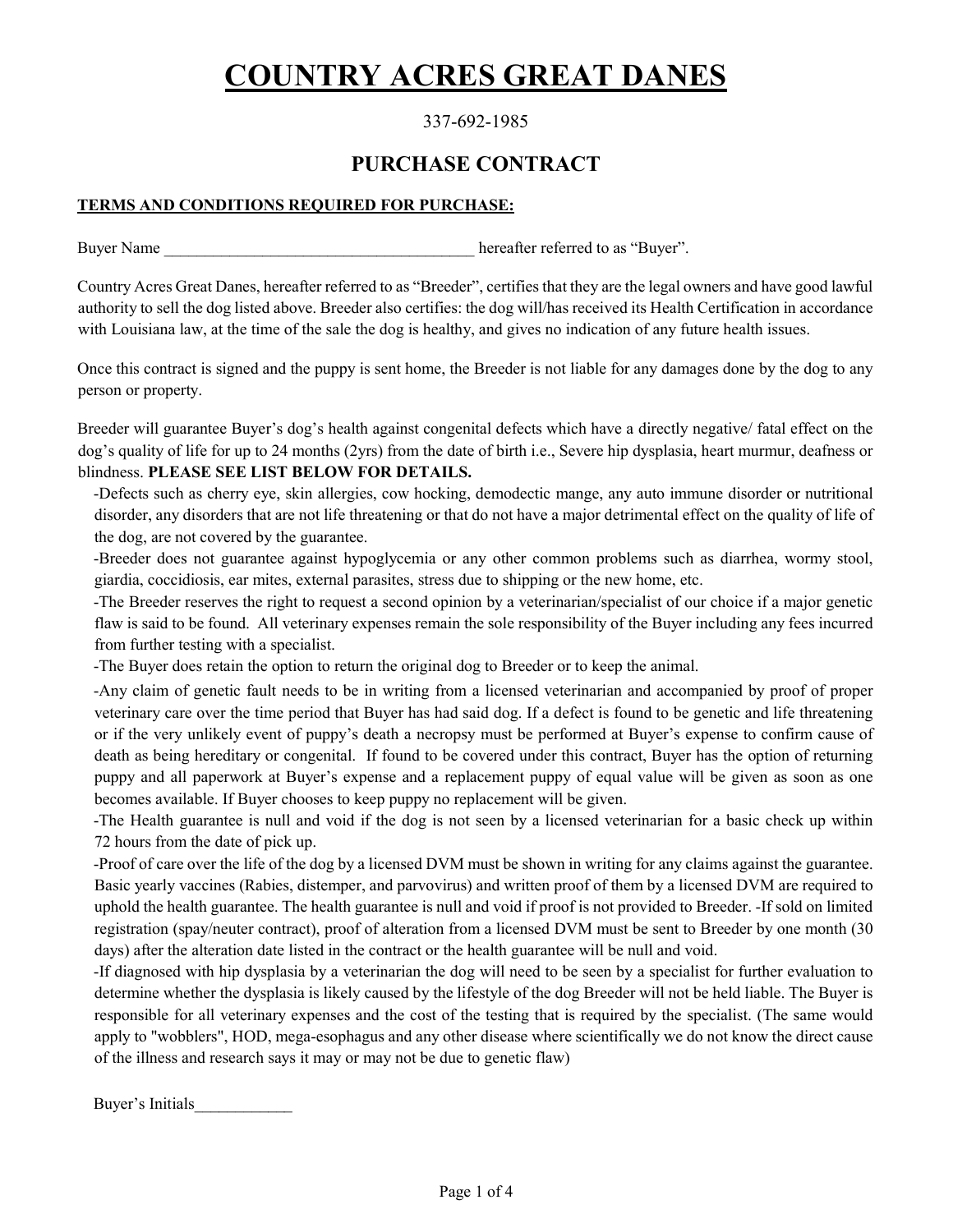-Breeder requires puppy Buyer's to check in online or by phone 4 times a year for the first 2 years of the puppy's life. (Photographs are required so that Breeder can access the growth of the pup) If more than three months pass with no contact the health guarantee will be null and void.

-Breeder requires that Buyer feeds said puppy a certain diet that is recommended specifically for Great Dane puppies. Buyer can cripple said puppy and cause severe health and growth issues by feeding the wrong food. Giant breed puppies require a certain balance of protein, calcium, and phosphorous to grow properly. Breeder realizes that all puppies are different and some Buyer's means to purchase the food Breeder feeds is not always an option, so Breeder gives Buyer guidelines which Buyer needs to stay within, and a list of food Breeder recommends. Puppies are not to be fed any food containing over 26% protein, over 1.5% calcium, over 1.2% phosphorous. Also over feeding is a main cause in growth related issues in Great Danes. Never give calcium supplements or vitamins containing calcium. Buyer must keep all of Buyer's food receipts or proof of what Buyer is feeding. Buyer is to NEVER feed said puppy grain free food as studies have shown it is the leading cause of heart disease. If Buyer chooses to feed a food that does not fall within Breeder's recommended guidelines, Buyer's health guarantee will be null and void.

Buyer's Initials\_\_\_\_\_\_\_\_\_\_\_\_

If at any time Breeder terminates the breeding program, Breeder will honor all contracts for up to 3 months beyond the date of our termination. Buyer will be notified in writing of Breeder's intent to close if Buyer keeps an up to date address on file with Breeder at all times. The three-month grace period will not extend any written guarantees stated in any dog's contract. After the three-month grace period all health guarantees would be null and void.

The Buyer agrees that if their circumstances change and they need to surrender the dog that they will return the dog to the Breeder. The puppy may not be transferred or sold or placed into any other contractual arrangement by the Buyer to a third party under any circumstances without written consent from the Breeder. The Buyer shall never abandon this dog to a shelter, sell it to a research center or sell/transfer to a pet shop or persons contemplating breeding for sales to commercial distributors or resellers of animals. If it is found that Buyer transferred ownership of the dog, in anyway, without written approval from Breeder, Buyer will surrender the dog immediately and pay to the Breeder \$500.00 for breach of contract.

Buyer's Initials\_\_\_\_\_\_\_\_\_\_\_\_

The Buyer agrees to keep the Great Dane as an inside pet only. The Buyer understands that Great Danes do not have the emotional/psychological capability to live as an outside pet. If it is found that Buyer has placed Buyer's Great Dane outside to remain as an outside pet, Buyer will surrender the dog immediately to the Breeder for breach of contract.

Buyer's Initials\_\_\_\_\_\_\_\_\_\_\_\_

The Buyer agrees to send updated pictures of the Great Dane every 3 months to ensure the Great Dane is healthy and in a healthy environment. The Buyer understands they must communicate with the Breeder. If Buyer, refuses to communicate or send updates to Breeder, at any time, Buyer will surrender the dog immediately to the Breeder for breach of contract.

Buyer's Initials\_\_\_\_\_\_\_\_\_\_\_\_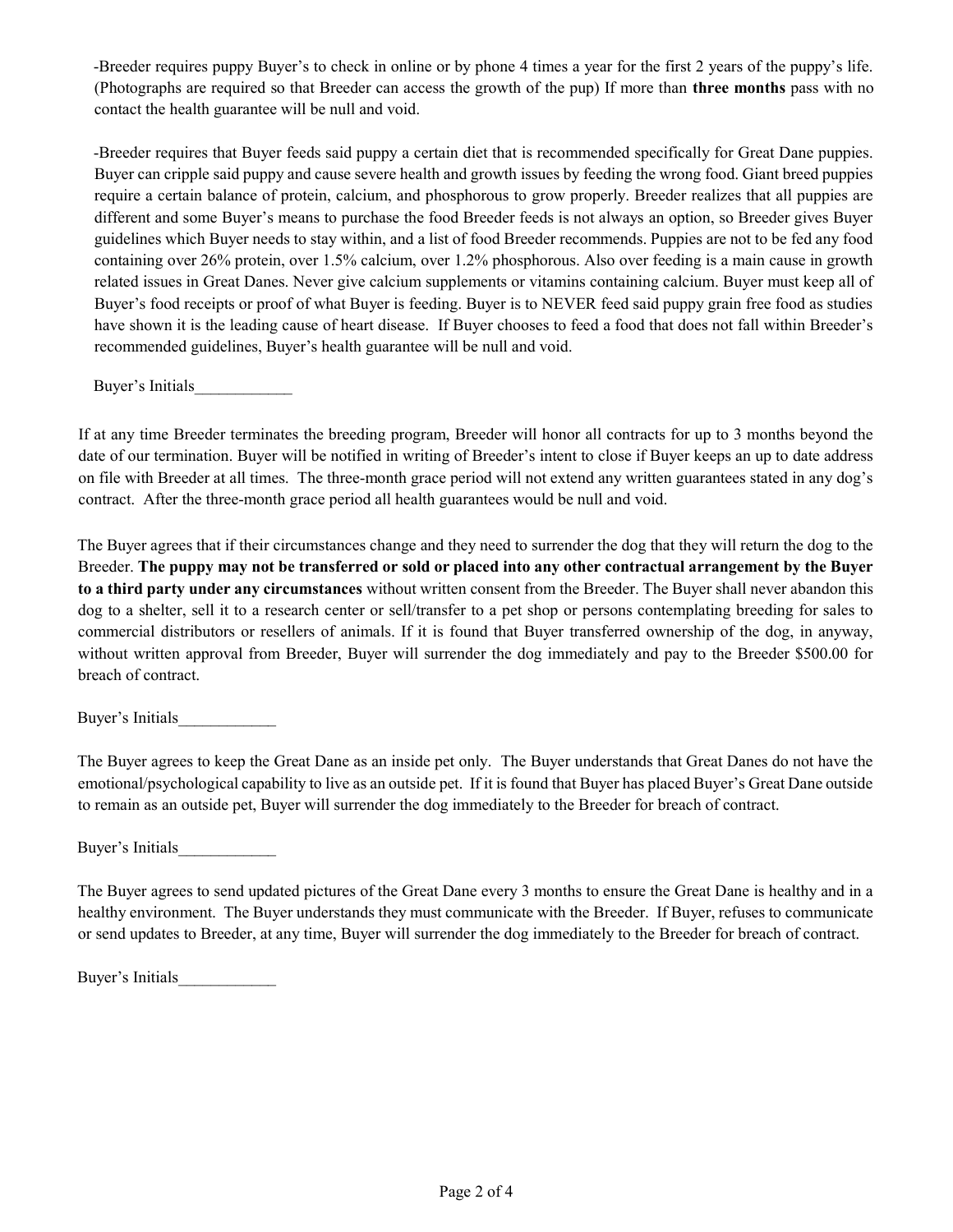#### ALTERATION (SPAY/NEUTER) SECTION

This contract states that the dog listed herein is being sold as a pet only. This means that the dog will be altered and that it will not be in any way used for the purpose of breeding. The Buyer agrees that the dog will be altered by 24 months from the date of birth. Females may not be spayed and males may not be neutered prior to 16 months of age (Unless deemed medically necessary by a licensed veterinarian). If puppy is altered before 16 months without written proof from licensed veterinarian and approved by Breeder the health guarantee will be null and void. Voiding the health guarantee due to early sterilization in no way voids the remainder of this contract. Once Breeder has seen proof in writing from a licensed DVM, Breeder will mail Buyer the registration paperwork. If no proof of alteration is sent to Breeder by the dog's second birthday no registration papers will be provided. If Buyer is found to have bred the dog in question at any time without written approval from the Breeder, ownership of the dog and any puppies produced will revert back to the Breeder, and Buyer shall pay a fee of \$1,000.00 for each breach of contract. A fine of \$1,000 will be charged if proof of alteration is not presented to the Breeder by 24 months of age.

Buyer's Initials\_\_\_\_\_\_\_\_\_\_\_\_

Alteration Due Date:

Breeder Waived: (If waived the contract will be signed and a Full Rights contract will be included)

Buyer, further agrees that under no circumstance shall Buyer and/or anyone on Buyer's behalf verbally slander, produce written libel or cyber libel including photographs or complaints about Breeder, said puppy or said breeding program in any public forum, or social networking site without prior permission from Breeder.

Buyer's Initials\_\_\_\_\_\_\_\_\_\_\_\_

#### NO REFUNDS OF DEPOSITS AND PAYMENTS

Breeder has a No Refund Policy. Payments and deposits are nonrefundable regardless of type made e.g., wires, money orders, direct cash payments, etc. Deposits and payments are not refundable, if the Buyer backs out of the purchase or does not continue with purchase for any reason, including but not limited to: Buyer changing mind, failure to pick up puppy, refusal of delivery, death or emergency in family, landlord issues, failing to pay in full, missed payments. Breeder does not offer a cooling off period. Once a release date from Breeder has been given via text, email or by contract, and Breeder does not hear from Buyer for a period of 7 consecutive days past that date, Buyer forfeits ownership of the puppy to Breeder and all funds received to date. Puppy will be placed back for sale. Also, failure to make a payment on time will give Buyer a 3-day grace period, and once that 3-day grace period ends without payment, Buyer will forfeit money paid including puppy.

Buyer's Initials\_\_\_\_\_\_\_\_\_\_\_\_